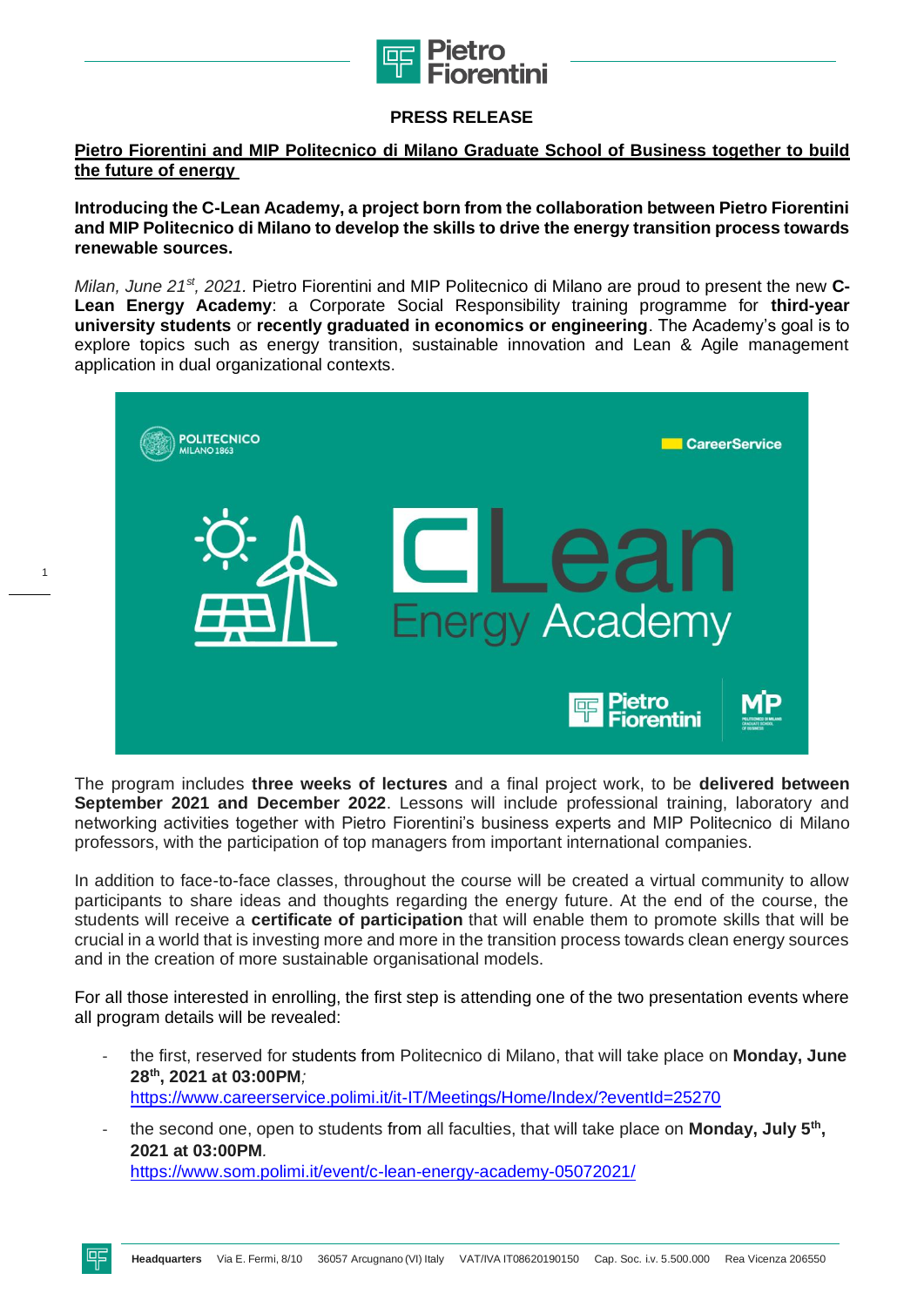

During both events, will be announced criteria and selection procedures for applying to be one of the **25 selected students** who will be selected to join the programme.

"We created this project for the young generation, because they will be the main players called to build the future of energy in terms of sustainability – states **Mario Nardi, CEO of Pietro Fiorentini Group** – However, this requires skills that are not easily available in traditional educational programs. We believe that this Academy, designed to share our twenty years of experience in Lean & Agile Management application ad over eighty years of experience in the energy field, will represent a reference point to develop professional skills that will be fundamental for our industry in the years to come."

"We are happy to be alongside Pietro Fiorentini in this project" – adds **Federico Frattini, Dean of MIP Politecnico di Milano**. "The C-Lean Energy Academy is a training programme focused on a topic such as sustainability, which is considered a key priority by our Business School. Moreover, in accordance with our mission to train tomorrow's managers, we are always proud to offer young talents the tools they need to face the challenges of the world of work."

Further information is available on the dedicated page on Politecnico's Career Service website.

<https://cm.careerservice.polimi.it/career-program/c-lean/>

## **Focus on Pietro Fiorentini**

 $\overline{2}$ 

*Pietro Fiorentini, founded in Bologna in 1940, is today one of the major industrial companies in the North East of Italy, with headquarters in Arcugnano (Vicenza). The Group has around 30 locations amongst its manufacturing and commercial sites, both in Italy and abroad, and employs around 2,000 people worldwide. In 2020 it reached consolidated revenues around € 400 million, an increase of about 21% compared to 2019, over 67% generated inside EU. The Group has a solid customer base including natural gas distribution and transmission companies, Oil & Gas companies, EPC and industrial end-users, which recognize its absolute standing in terms of product and process innovation. At the core of the company's production is a wide range of technologically advanced solutions all along the multi-gas system: from components and services for natural gas transmission and distribution networks, to a series of engineered systems that include valves, multi-phase meters, process plants, reducing and metering systems. In the last ten years the company has made significant investments in R&D, M&A, plants and production means, which have led to a leadership position in the Smart Metering sector and more generally in Smart Grids, offering integrated end-to-end solutions thanks to the unique combination of the most sophisticated mechanical and electronic skills with the software solutions provided by the subsidiary Terranova, a company that employs more than 350 people between Italy and foreign countries. More recently, as part of the energy transition process, the Group is accelerating its efforts to seize the new opportunities related to green energy sources such as biomethane, hydrogen and power to gas.*  [www.fiorentini.com](http://www.fiorentini.com/)

For more information, please write to: **Giorgio Barbareschi** P: +39 0444 941727 E: [giorgio.barbareschi@fiorentini.com](mailto:giorgio.barbareschi@fiorentini.com)

## **Focus on MIP Politecnico di Milano**

*MIP is the Graduate Business School of Politecnico di Milano. For more than 40 years, MIP has been engaged in providing management training programmes for graduates, professionals, companies,*  institutions and public administrations. In 2014, it launched the Executive MBA in digital learning, the